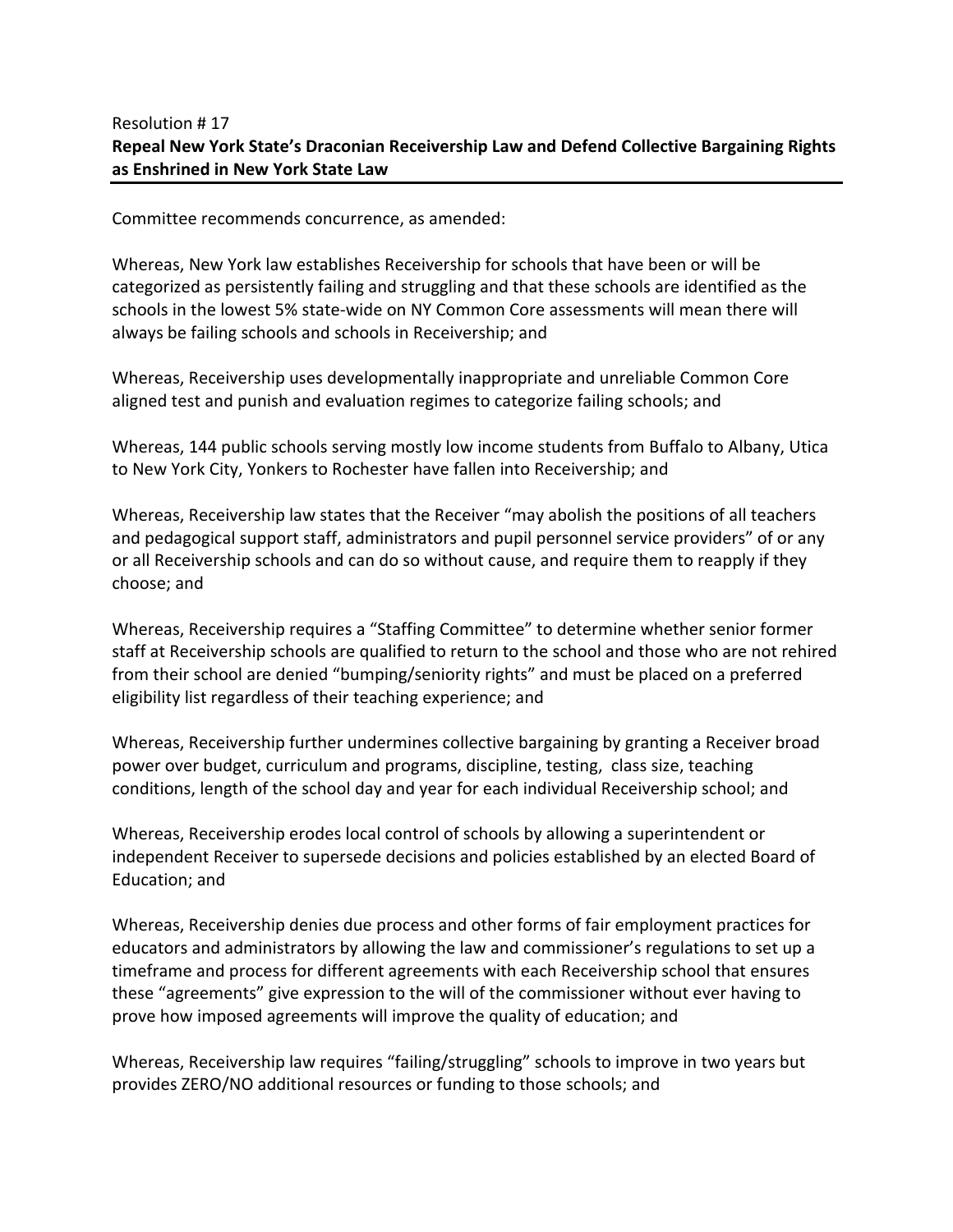Whereas, Receivership does not address the great inequality in funding for urban schools, as the Tax Cap and GEA have helped to de‐fund New York State's Public Schools since 2010, but rather Receivership doubles down on those districts by defunding them year after year, labelling them failures and giving them one or two years to "improve" without additional resources in most cases;

Whereas, New York State's recently adopted receivership law perpetrates a failed test-andpunish system that egregiously mislabels schools, students and educators using discredited metrics based on flawed state standardized tests, and

Whereas, the 144 schools in 17 school districts targeted as receivership schools are in fact owed over \$2.7 billion from the state, penalizing them as the most underfunded districts in the state, and

Whereas, the receivership law persistently mislabels schools, students and educators based on discredited state test scores without acknowledging the significant strengths and progress of students and educators in those school communities, and furthermore egregiously and wrongly singles out educators instead of addressing the state's failure to provide the resources and support these schools deserve, and

Whereas, the Commissioner's action seeking to override collective bargaining rights in Buffalo receivership schools is an affront to working people in New York State and across the nation and would violate the individual due process rights of every teacher affected by the abrogation of collective bargaining; and

Whereas, such action contravenes collective bargaining rights that are enshrined in decades of law by the solemn intent of the state Legislature and contract rights protected by the United States Constitution; and

Whereas, the long and successful history of labor-management collaboration as a key factor in school success is well documented across New York State and the nation; and

Whereas, collective bargaining is in fact essential in ensuring the collective wisdom of teachers and school-related personnel is brought to bear in advocacy for what students need and what parents want, without fear of reprisal or retribution; and

Whereas, any action seeking to curtail collective bargaining rights perpetrates the perilous trend of power concentration in the hands of an appointed few to the detriment of democracy, and further endangers the voice of all working people in New York State and the nation and; therefore be it

RESOLVED, that NYSUT reaffirms its vehement opposition to the state receivership law and will use every legal and legislative means to effectuate its immediate repeal; and be it further